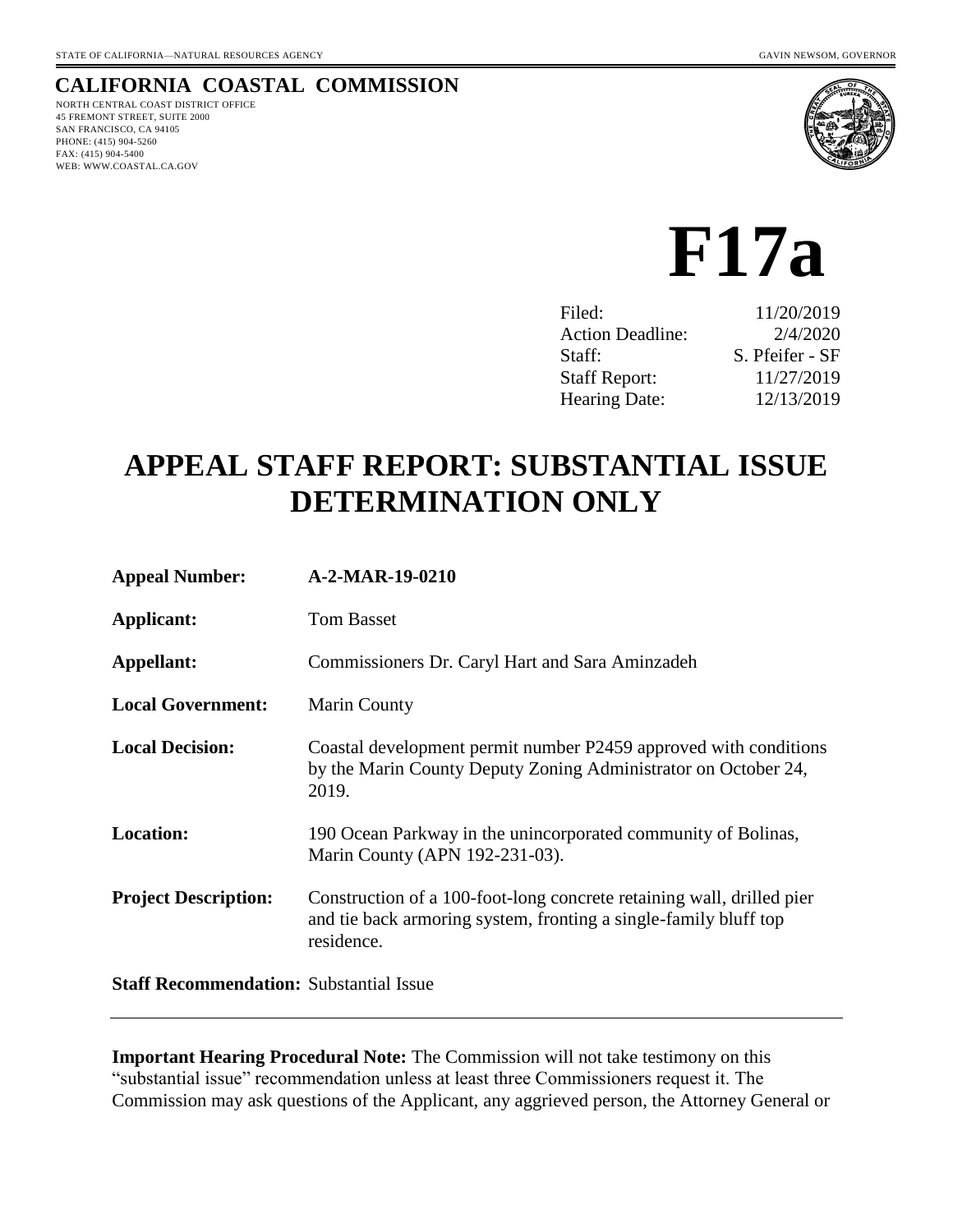the Executive Director prior to determining whether or not to take testimony regarding whether the appeal raises a substantial issue. If the Commission takes testimony regarding whether the appeal raises a substantial issue, testimony is generally (and at the discretion of the Chair), limited to three minutes total per side. Only the Applicant, persons who opposed the application before the local government (or their representatives), and the local government, shall be qualified to testify during this phase of the hearing. Others may submit comments in writing. If the Commission finds that the appeal raises a substantial issue, the de novo portion of the hearing will occur at a future Commission meeting, during which the Commission will take public testimony.

# **SUMMARY OF STAFF RECOMMENDATION**

On October 24, 2019, Marin County approved a coastal permit to construct a 100-foot-long concrete grade beam retaining wall, drilled pier and tieback armoring system on the seaward side of a residence at 190 Ocean Parkway, inland of a County public road (Ocean Parkway) that separates the residence from the coastal blufftop edge, in the unincorporated Bolinas area of Marin County.

The Appellants contend that the County-approved project raises LCP conformance issues related to shoreline armoring, public access, and related shoreline and beach area coastal resource protections. Specifically, the Appellants contend the approved development is inconsistent with the policies of the Marin County certified LCP because the subject residence does not appear to be in immediate danger from erosion and thus shoreline protection is not allowed; that even if the residence were in danger, the County-approved project is not the least environmentally damaging, feasible alternative for protection; and that the County-approved project lacks adequate mitigation for the impacts of such shoreline protection over time, all raising questions of LCP consistency as this project relates to coastal resource protection of public access, public views, and related shoreline and beach area coastal resources.

The Marin County LCP shoreline protection and hazard policies allow shoreline armoring in very limited circumstances where the structures proposed for protection are existing (constructed prior to adoption of the LCP) and are in danger from erosion; where the armoring is designed to eliminate or mitigate impacts to shoreline sand supply; when no other non-structural, feasible alternative exists; where the erosion issue is site-specific and not attributable to a general erosion trend; and in cases where the shoreline protection will not result in a reduction of public access or enjoyment and use of the shoreline.

The Commission has previously interpreted "in danger" to mean that an existing structure would be unsafe to use or otherwise occupy within the next two or three storm season cycles (generally, the next few years) if nothing were to be done (i.e., in the "no project" alternative) in order to distinguish between danger that represents an ordinary and acceptable risk involved in maintaining any development along the actively eroding California coastline, and immediate danger that requires shoreline armoring per Coastal Act Section 30235 and the Marin LCP hazard policies. The approved project would protect a residence that was constructed prior to adoption of the LCP, however, the existing residence is not presently in danger from erosion because, based on the erosion rate provided in the Applicant's submittal, the residence would be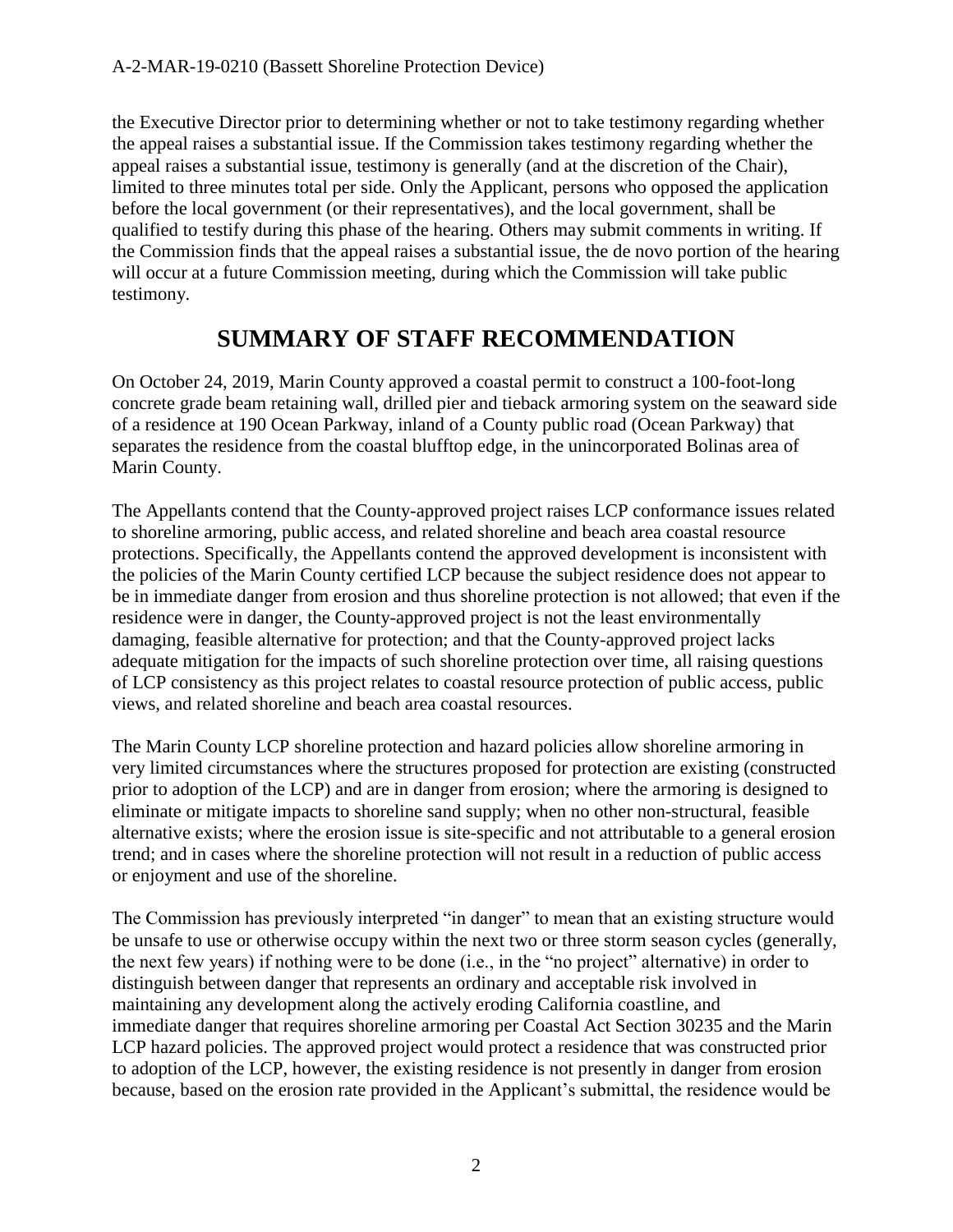safe from hazards for at least another 30-35 years, and there is no evidence of an imminent hazard to the residence from landsliding. Further, the erosion issue is not site specific, including as highlighted in the LCP, because slope instability, notably coastal sliding, is nearly continuous along the bluffs in this area of Bolinas and affects virtually the entire shoreline of the Bolinas Planning Area. In addition, nonstructural alternatives analyzed in the Applicant's submittal to the County presented feasible drainage improvement projects which could address erosion and minimize impacts to coastal resources. Lastly, the County's approval did not analyze any impacts to public access or sand supply, nor did the approval incorporate any required measures or conditions to mitigate the impacts thereto, including to visual resource impacts from the shoreline protection device as further erosion and slides occur, inconsistent with LCP resource protection policies. Thus, the County's approval did not adequately determine that the structure proposed for protection is in danger from erosion, failed to find that the approved project is the least environmentally damaging feasible alternative, and did not identify and mitigate all resultant coastal resource impacts caused by the approved armoring system, inconsistent with Marin LCP hazard and resource protection policies.

Allowing protective devices for any development without narrowing the circumstances to those allowable as prescribed by the Coastal Act and Marin County LCP, contributes to impacts to public resources, most notably to public access and natural shoreline processes. As the Coastal Commission and local governments up and down the coast prepare responses and strategies to minimize the impacts of sea level rise, it will be increasingly necessary to assure adverse impacts to public resources, such as sandy beaches, are avoided and eliminated where possible by allowing shoreline protection devices only in compliance with the very narrow circumstances the Marin LCP lays out. The County's approval of this project directly conflicts with the LCP and would set a precedent that could be relied upon to address the general erosion trend along the Bolinas Mesa bluff, resulting in significant cumulative impacts to public access, sand supply dynamics, and visual resources in the Bolinas area. Thus, the Appellants' contentions raise a substantial issue with respect to conformance with the certified LCP, and Staff recommends that the Commission take jurisdiction over the CDP for this project.

Accordingly, prior to bringing this matter back to the Commission for de novo CDP review, the Applicant will need to provide the information necessary to evaluate the project for consistency with the LCP. Further information and analysis needed includes: (1) a detailed geologic report characterizing the project site, including mapping of the existing landslide feature and a slope stability analysis evaluating the factor of safety at the proposed residence; and (2) a detailed alternatives analysis evaluating the effectiveness, feasibility and potential coastal resource impacts of (a) non-structural stabilization approaches, including site drainage improvements; (b) other structural stabilization options; and (c) full or partial relocation of the existing structure out of harm's way.

The single motion necessary to implement staff's substantial issue recommendation is found on page 5 below.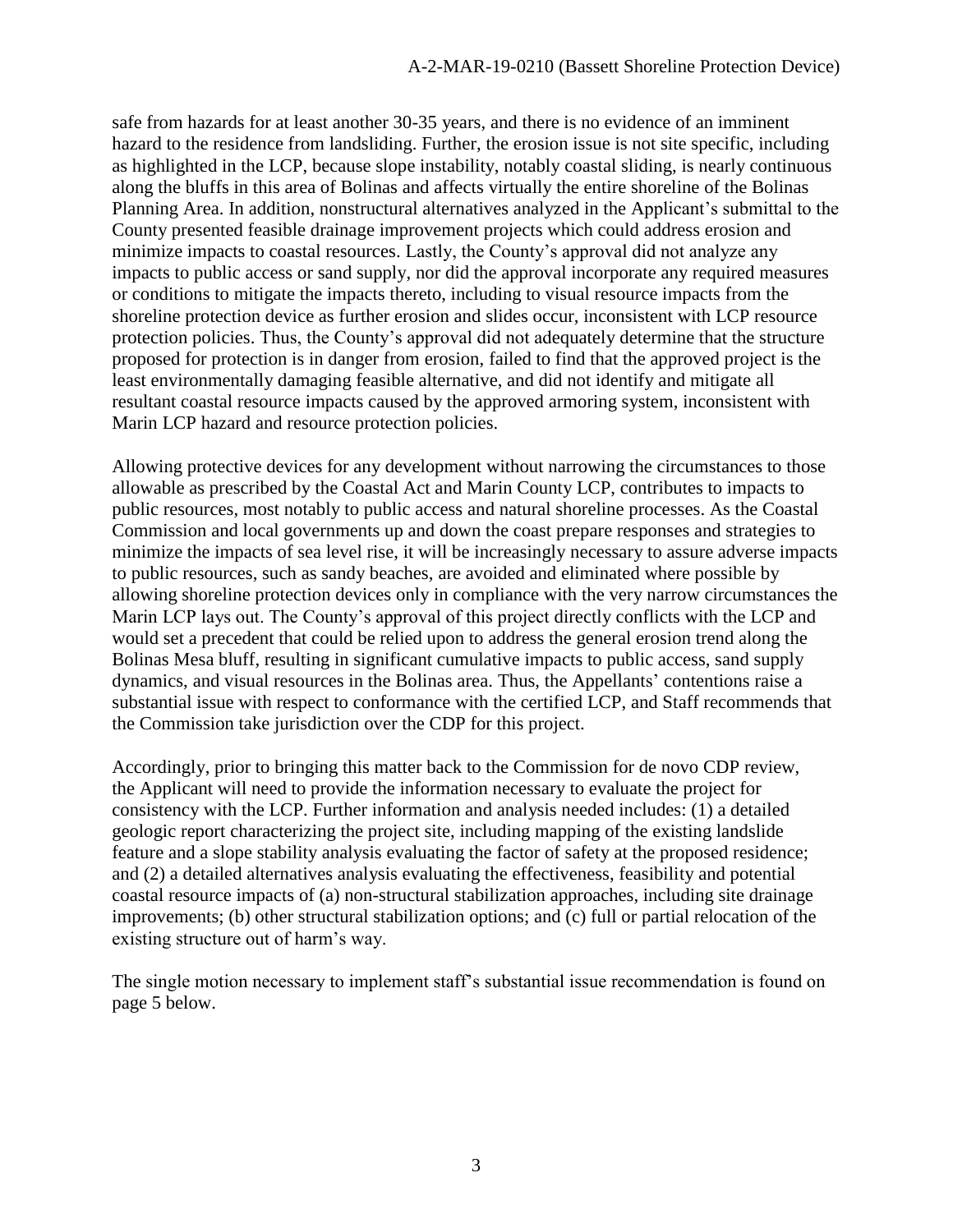# **TABLE OF CONTENTS**

#### **APPENDICES**

Appendix A – Substantive File Documents

#### **EXHIBITS**

Exhibit 1 – Project Location Map

Exhibit 2 – Project Site Photos

Exhibit 3 – County-Approved Project Plans

Exhibit 4 – [Marin County Final Local Action Notice](https://documents.coastal.ca.gov/reports/2019/12/f17a/f17a-12-2019-exhibits.pdf)

Exhibit 5 – Appeal of County CDP Action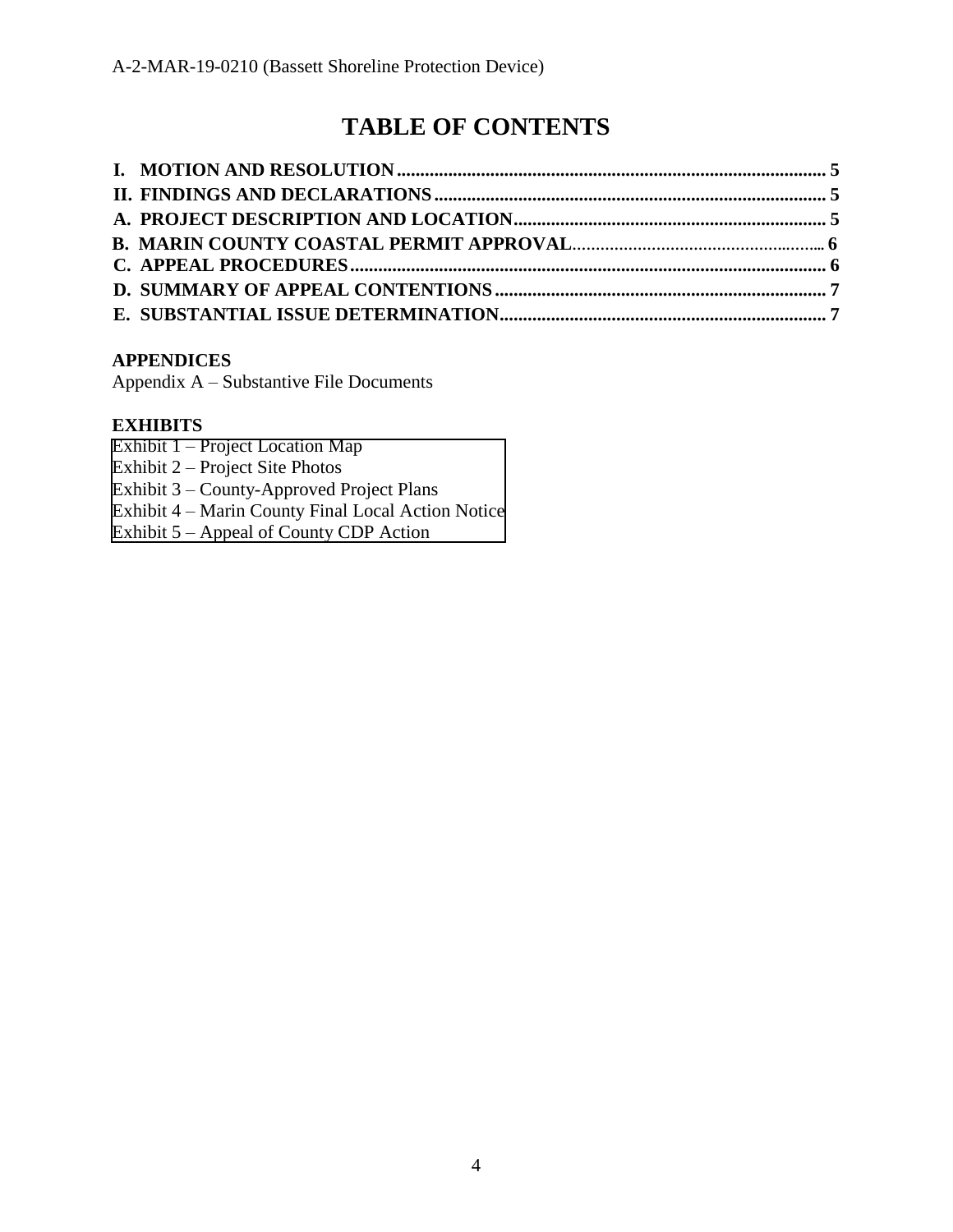# **I. MOTION AND RESOLUTION**

#### **A. Substantial Issue Determination**

Staff recommends that the Commission determine that a **substantial issue** exists with respect to the grounds on which the appeal was filed. A finding of substantial issue would bring the CDP application for the proposed project under the jurisdiction of the Commission for de novo hearing and action. To implement this recommendation, staff recommends a **NO** vote on the following motion. Failure of this motion will result in a de novo hearing on the CDP application, and adoption of the following resolution and findings. Passage of this motion will result in a finding of no substantial issue and the local action will become final and effective. The motion passes only by affirmative vote of a majority of the Commissioners present.

*Motion: I move that the Commission determine that Appeal Number A-2-MAR-19-0210 raises no substantial issue with respect to the grounds on which the appeal has been filed under Section 30603 of the Coastal Act, and I recommend a no vote.* 

*Resolution to Find Substantial Issue: The Commission hereby finds that Appeal Number A-2-MAR-19-0210 presents a substantial issue with respect to the grounds on which the appeal has been filed under Section 30603 of the Coastal Act regarding consistency with the certified Marin County Local Coastal Program and/or the public access and recreation policies of the Coastal Act.*

# **II. FINDINGS AND DECLARATIONS**

The Commission finds and declares as follows:

### **A. PROJECT DESCRIPTION AND LOCATION**

The County-approved project is located on a 9,100-square-foot parcel at 190 Ocean Parkway, on the seaward edge of the Bolinas Mesa community, at the corner of Evergreen Road and Ocean Parkway, in unincorporated Marin County. The parcel is zoned coastal residential agriculture (C-RA-B2) and is currently developed with a 2,148 square-foot single family residence, constructed in 1955. The property is located on top of a 183-foot high coastal bluff that slopes approximately 350-feet south to the base of the bluff. Vehicular access to the property was previously directly via Ocean Parkway, which lies between the property and the blufftop edge. However, Ocean Parkway experienced damage due to a slide in 2017 and has not been rebuilt or further maintained by the County. As a result, the site is now accessed from the east via Evergreen Road. Uses surrounding the subject parcel include a vacant parcel to the west; Ocean Parkway, and a vegetated bluff face sloping down to the beach to the south; Evergreen Road and a parcel with small accessory structures to the east; and residential development to the north. See **Exhibit 1** for a project location map and **Exhibit 2** for photographs of the site.

The County's approval authorized construction of a 100-foot long, 1.5-foot wide and 3-foot deep concrete beam retaining wall, drilled pier, and tie back armoring system; including eighteen concrete piers installed to a depth of up to 30-feet and thirty-six, 59-foot long tiebacks. The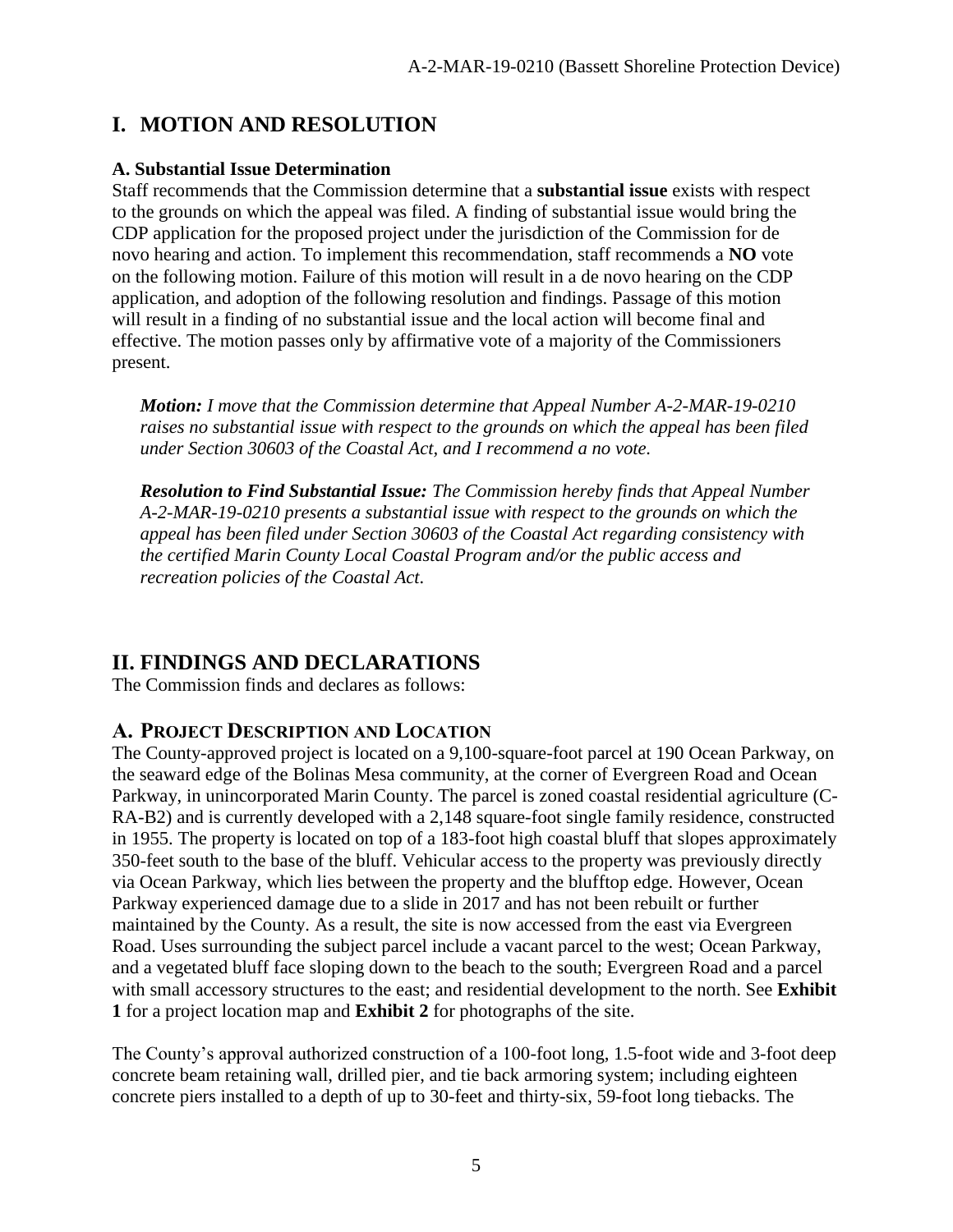County-approved armoring would be aligned approximately two feet landward from the southern property line, with the top of the buried retaining wall flush with the existing ground surface. The location of the proposed armoring would be approximately 25 feet seaward of the residence, and set back 20 feet landward from the nearest bluff edge. See **Exhibit 3** for the County-approved project plans.

#### **B. MARIN COUNTY COASTAL PERMIT APPROVAL**

On October 24, 2019, the Marin County Deputy Zoning Administrator approved CDP P2456 authorizing the above-described shoreline armoring at the subject site. The County's Final Local Action Notice (see **Exhibit 4**) was received in the Coastal Commission's North Central Coast District Office on Wednesday, November 7, 2019. The Coastal Commission's ten-working day appeal period for this action began on Friday, November 8, 2019 and concluded at 5pm on Friday, November 22, 2019. One valid appeal from Commissioners Dr. Caryl Hart and Sara Aminzadeh was received on November 20, 2019, during the appeal period (see **Exhibit 5**).

#### **C. APPEAL PROCEDURES**

Coastal Act Section 30603 provides for the appeal to the Coastal Commission of certain CDP decisions in jurisdictions with certified LCPs. The following categories of local CDP decisions are appealable: (a) approval of CDPs for development that is located (1) between the sea and the first public road paralleling the sea or within 300 feet of the inland extent of any beach or of the mean high tide line of the sea where there is no beach, whichever is the greater distance; (2) on tidelands, submerged lands, public trust lands, within 100 feet of any wetland, estuary, or stream, or within 300 feet of the top of the seaward face of any coastal bluff; (3) in a sensitive coastal resource area; or (b) for counties, approval of CDPs for development that is not designated as the principal permitted use under LCP. In addition, any local action (approval or denial) on a CDP for a major public works project (including a publicly financed recreational facility and/or a special district development) or an energy facility is appealable to the Commission. This project is appealable because it is located within 300 feet of the top of a coastal bluff and because it is between the sea and the first public road paralleling the sea.

The grounds for appeal under Section 30603 are limited to allegations that the development does not conform to the standards set forth in the certified LCP or to the public access policies of the Coastal Act. Section 30625(b) of the Coastal Act requires the Commission to conduct a de novo CDP hearing on an appealed project unless a majority of the Commission finds that "no substantial issue" is raised by such allegations. Under Section 30604(b), if the Commission finds a substantial issue and conducts a de novo CDP hearing and ultimately approves a CDP for a project, the Commission must find that the proposed development is in conformity with the certified LCP.

If a CDP is approved for a project that is located between the nearest public road and the sea or the shoreline of any body of water located within the coastal zone, Section 30604(c) also requires an additional specific finding that the development is in conformity with the public access and recreation policies of Chapter 3 of the Coastal Act. This project is located between the nearest public road and the sea, and thus this additional finding would be required if the Commission were to approve a project following a de novo review.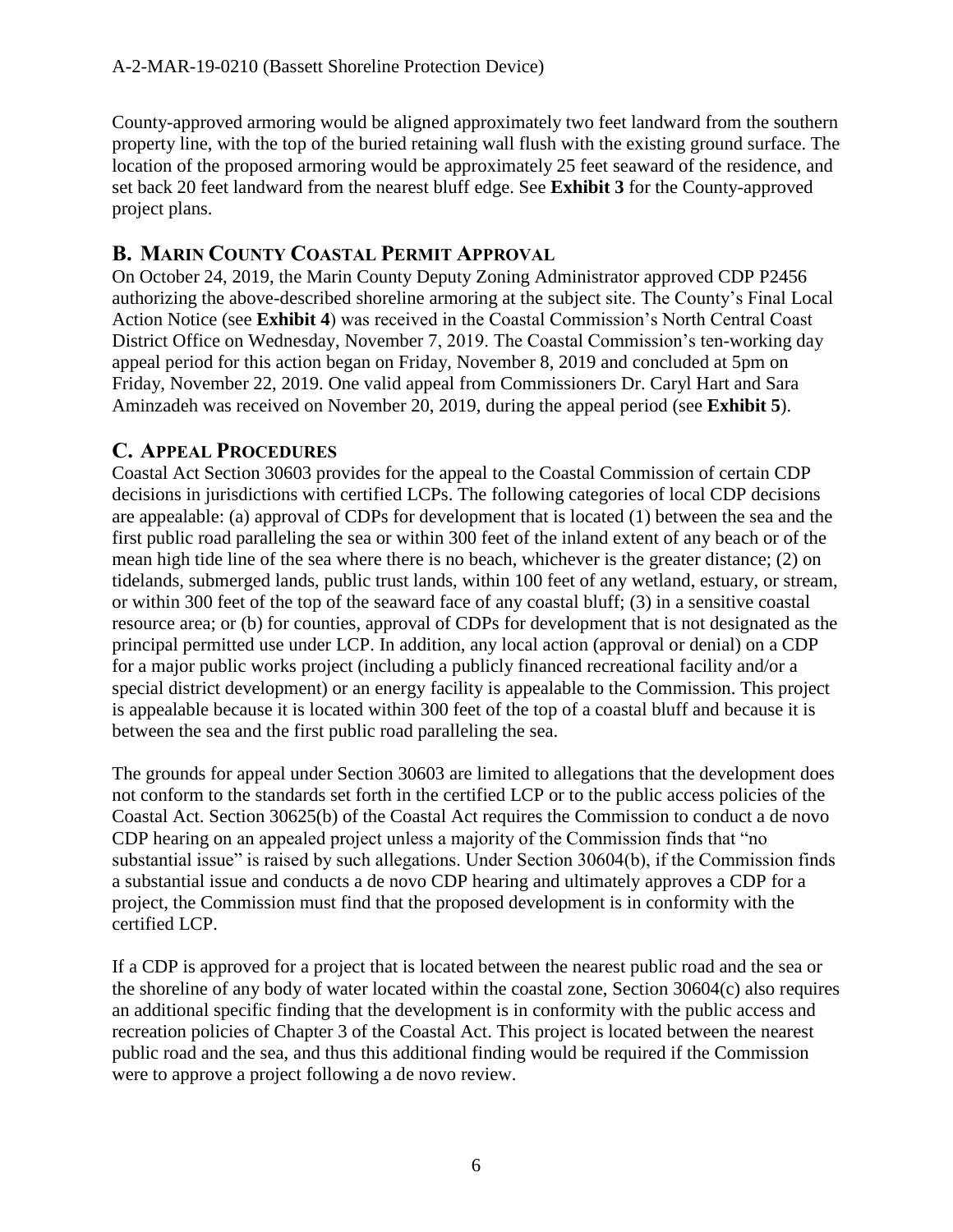#### **D. SUMMARY OF APPEAL CONTENTIONS**

The Appellants contend that the County-approved project raises LCP conformance issues related to shoreline armoring, public access, and related shoreline and beach area coastal resource protections. Specifically, the Appellants contend the approved development is inconsistent with the policies of the Marin County certified LCP because the subject residence does not appear to be in immediate danger from erosion and thus shoreline protection is not allowed; that even if the residence were in danger, the County-approved project is not the least environmentally damaging feasible alternative for protection; and that the County-approved project lacks adequate mitigation for the impacts of such shoreline protection over time, all raising questions of LCP consistency as this project relates to coastal resource protection of public access, public views, and related shoreline and beach area coastal resources. See **Exhibit 5** for the appeal documents and contentions.

#### **E. SUBSTANTIAL ISSUE DETERMINATION**

#### **Substantial Issue Background**

The term substantial issue is not defined in the Coastal Act. The Commission's regulations simply indicate that the Commission will hear an appeal unless it "finds that the appeal raises no significant question" (California Code of Regulations, Title 14, Section 13115(b)). In previous decisions on appeals, the Commission has been guided by the following factors in making such determinations: (1) the degree of factual and legal support for the local government's decision that the development is consistent or inconsistent with the certified LCP and with the public access policies of the Coastal Act; (2) the extent and scope of the development as approved or denied by the local government; (3) the significance of the coastal resources affected by the decision; (4) the precedential value of the local government's decision for future interpretation of its LCP; and (5) whether the appeal raises only local issues, or those of regional or statewide significance.

In this case, for the reasons discussed further below, the Commission determines that the County's approval of the project presents a substantial issue.

#### **Substantial Issue Analysis**

As discussed above, the Appellants contend that the County-approved project allows shoreline armoring for a residence without sufficiently demonstrating that the residence is in danger or that the approved project is the least environmentally damaging alternative, inconsistent with Marin LCP shoreline protection and hazard policies. In addition, the Appellants contend that the approved project does not adequately mitigate for resultant impacts to coastal resources, including public access, public views, and beach resources, inconsistent with LCP resource protection policies. Specifically, Marin County Local Coastal Program (LCP) Land Use Plan Unit I Shoreline Protection and Hazard Area Policy 5 incorporates Coastal Act Section 30235 and only allows shoreline armoring in very limited circumstances where the structures proposed for protection are existing (constructed prior to adoption of the LCP), in danger from erosion, and where the armoring is designed to eliminate or mitigate impacts to shoreline sand supply, as follows:

*Revetments, breakwaters, groins, harbor channels, seawalls, cliff retaining walls, and other such construction that alters natural shoreline process shall be permitted when*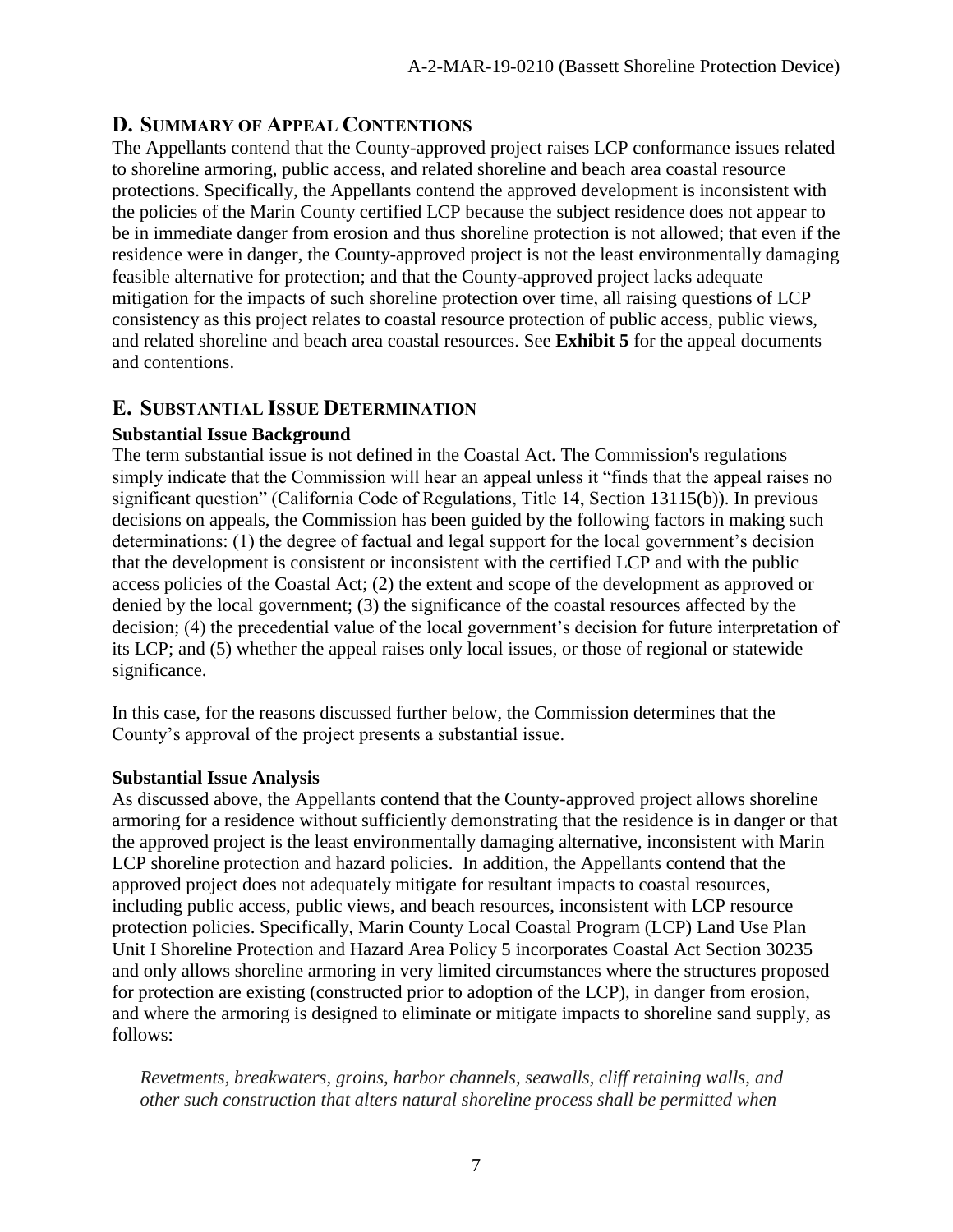*required to serve coastal-dependent uses or to protect existing structures (constructed before adoption of the LCP), or public beaches in danger from erosion and when designed to eliminate or mitigate adverse impacts on local shoreline sand supply.*

In addition, Marin County LCP Implementation Program Section 22.56.1301 includes additional development standards that must be met in order to permit shoreline protection including that that there are no other non-structural, feasible alternatives; that the subject erosion issue is sitespecific and not attributable to a general erosion trend; and that the shoreline protection will not result in a reduction of public access or enjoyment and use of the shoreline as follows:

#### *…K. Shoreline Protection.*

- *2. Standards and requirements for shoreline protective works. Revetments, breakwaters, groins, harbor channels, seawalls, cliff retaining walls, and other such construction that alters natural shoreline process shall be permitted only when:*
	- *a. Required to serve coastal-dependent uses or to protect existing structures (constructed before adoption of the LCP).*
	- *b. No other nonstructural alternative is practical or preferable.*
	- *c. The condition causing the problem is site specific and not attributable to a general erosion trend, or the project reduces the need for a number of individual projects and solves a regional erosion problem.*
	- *e. There will be no reduction in public access, use and enjoyment of the natural shoreline environment, and construction of a structure will preserve or provide access to related public recreational lands or facilities…*

The approved project includes construction of a buried retaining wall, drilled pier and tie-back armoring system to protect a residence constructed in 1955, predating adoption of the 1981 LCP by 26 years (and also predating the effective date of the Coastal Act and 1972's Proposition 20). Currently available information suggests that the residence has not been modified to such an extent as to be considered redeveloped in the time since 1981, and thus is still considered an existing structure for purposes of Coastal Act Section 30235 and the Marin LCP. Thus, the residence qualifies as an "existing" structure per the LCP that is entitled to shoreline protection, as long as the proposed development is consistent with all other requirements listed in the LCP.

The Coastal Act and LCP allow shoreline armoring to be installed to protect existing structures that are in danger from erosion, but neither defines the phrase "in danger." There is a certain amount of risk involved in maintaining any development along the actively eroding California coastline, and the risk increases where a site is subject to violent storms, wave attack, flooding, earthquakes, and other hazards. These risks can be exacerbated by such factors as sea level rise and localized geography that can focus storm energy at particular stretches of coastline. In a sense, all development along the immediate California coastline is in a certain amount of "danger." It is a matter of the degree of threat that distinguishes between danger that represents an ordinary and acceptable risk, and danger that requires shoreline armoring as allowed by Section 30235 and the LCP. Lacking Coastal Act definition, the Commission has in the past evaluated the immediacy of any threat in order to make a determination as to whether an existing structure is "in danger" for the purposes of Section 30235 considerations. While each case is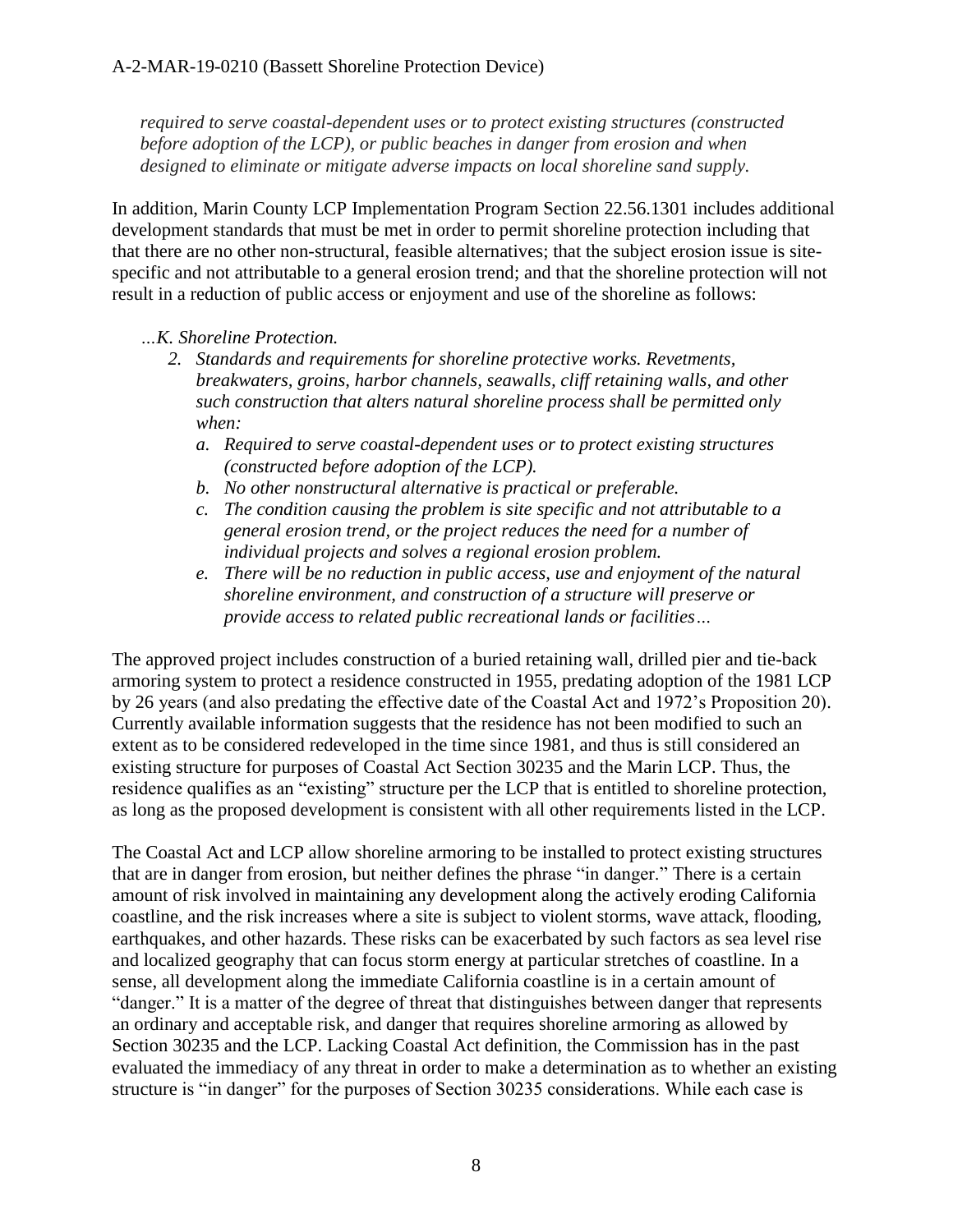evaluated based upon its own particular set of facts, the Commission has previously interpreted "in danger" to mean that an existing structure would be unsafe to use or otherwise occupy within the next two or three storm season cycles (generally, the next few years) if nothing were to be done (i.e., in the "no project" alternative).

The LCP Shoreline Protection and Hazard Area Chapter highlights the known hazards within the project area, including major slope stability issues, notably those related to coastal sliding-which is nearly continuous along the Bolinas Mesa bluffs and affects virtually the entire shoreline of the Bolinas Planning Area, although at varying degrees. A 2016 geotechnical report<sup>1</sup> provided by the Applicant's consultants, Geoengineering, provided an area-wide erosion rate estimate of 1-2 feet per year, but noted that the bluffs at the project site are less steep than typical for the Bolinas coast, which tends to reflect a relatively low rate of marine erosion at the toe of the bluff, and a greater influence of upper bluff, non-marine erosional processes. A second geotechnical evaluation<sup>2</sup> conducted by Miller Pacific Engineering Group in 2019 further evaluated site conditions after a 2017 slide event resulted in damage to and seaward shifting of a portion of Ocean Parkway and movement of the edge of the slide area to within 44-feet from the nearest point of the residence. Based on historic aerial photographs, Miller Pacific estimated a bluff erosion rate of 1.3 feet per year over the past 45 years.

In determining the level of danger to the residence, the County relied on the 2019 geotechnical assessment that estimated 53 feet of bluff retreat over the next 40 years, and concluded that the structure would be in danger within its 100-year life expectancy. However, even if the residence were analyzed for a 100-year design life that commenced with its construction in 1955, the house is currently 64 years old and would still be safe from such estimated erosion impacts for at least another 30 years. Coastal Commission's Staff Geologist, Dr. Joseph Street, has evaluated the available geotechnical and engineering reports and concluded that there is no evidence that the residence is in immediate danger from erosion. In reaching this conclusion, Dr. Street considered both reported long-term bluff retreat rates and available information on episodic bluff erosion and instability at the site, and in the general Bolinas area.

Namely, coastal bluff erosion and retreat along the Bolinas shoreline is an episodic process, marked by sudden slope failures followed by relatively long periods of stasis. Bluff retreat at the project site is driven by both marine erosion at the toe of the bluff and upper bluff landslides associated with heavy winter rainfall and elevated groundwater. Due to the episodic nature of bluff retreat, the average annual retreat rate is, at most, an incomplete indicator of the degree of danger to the existing house. More relevant measures of the existing threat from erosion would include (i) the magnitudes of previous bluff retreat events in the area; (ii) physical evidence of instability in close proximity to the house; and/or (iii) a slope stability analysis indicating the existing factor of safety against slope failure at the location of the house.

 $\overline{a}$ 

<sup>1</sup> Geoengineering, Inc. *Geotechnical Evaluation & Review Coastal Bluff Recession onto Ocean Parkeay Southeasterly Bluff at Bolinas Mesa at 190 Ocean Parkway Bolinas, California*, 2016.

<sup>2</sup> Miller Pacific Engineering Report. *Updated Geotechnical Report and Response to Comments Bassett Coastal Development Permit 190 Ocean Parkway,* 2019.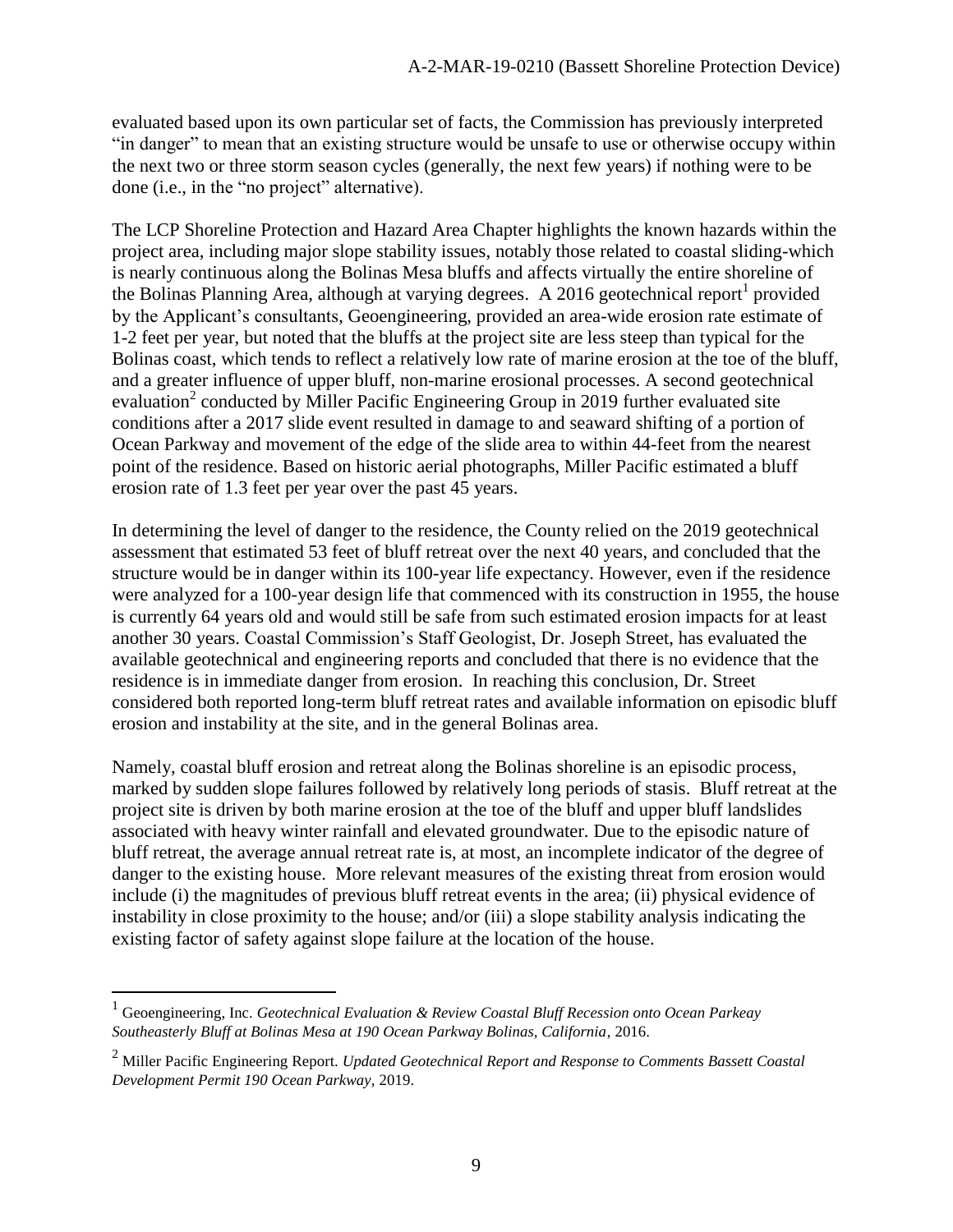Geoengineering (2016) noted that bluff recession in the Bolinas area "rarely exceeds 15 feet during a benchmark rainy season, even after long periods without movement," and reported that the house was set back 65 feet from the bluff edge. Miller Pacific (2019) reported that a landslide in 2017 resulted in "loss of approximately 20 feet of bluff," moving the bluff edge to within 44 feet of the nearest portion of the residence. Prior to this event, aerial photographs suggest a more steady pattern of retreat marked by more moderate episodes of erosion. Post-2017 aerial images of the site (available from Google Earth) indicate that the 2017 event can be best described as an incipient landslide, with the head scarp (top of the landslide) progressing into Ocean Parkway, but without any significant "loss" of material from the bluff face. An older, 2011 "street view" image of Ocean Parkway shows clear tension cracks in the concrete roadway, indicating that the 2017 event was likely initiated much earlier.

In the absence of a detailed geologic investigation of the site and of the landslide itself, and without a slope stability analysis encompassing the location of the residence, it is difficult to draw firm conclusions about the degree of danger from erosion. However, past history at the site (and with similar upper bluff instability in the near vicinity) suggests that the current landslide may erode rather slowly, with bluff material being progressively removed from above the current slip surface over many years. In the event that the landslide were to progress inland, on a new failure surface, the magnitude of past events suggests that the head scarp is unlikely to progress more than 15-20 feet during a single event. In summary, the available evidence does not suggest that the existing home is likely to be threatened within the next 2-3 storm seasons, or that remedial measures could not be undertaken at a later date in the event that further hazards emerge. Thus, applying the Commission's typical standard, the at-issue residence does not qualify as being in danger from the erosion and is not be eligible for shoreline protection, and the County-approved project is inconsistent with LCP hazard policy requirements.

In addition, even if the residence were in danger, the County approval has not provided adequate evidence to determine that the proposed project is the least environmentally damaging, feasible alternative. The LCP allows shoreline protective devices when no other nonstructural alternative is practical or preferable. Nonstructural alternatives analyzed in the Applicant's original 2016 geotechnical submittal to the County presented three drainage improvement project alternatives to address erosion and site stability, including a drainage trench along the southern property line, horizontal drains drilled into the bluff face, and trenching to collect and divert surface runoff. The 2016 report found all of these alternatives feasible, including the concurrent implementation of all alternatives together. The more recent geotechnical report did not analyze these or any other alternatives to address drainage issues. Moreover, no analysis has been provided of other, structural alternatives, such as the use of shear pins or caisson foundations that could provide stability to the residence with less impact on natural bluff retreat and sand supply, and less alteration of the natural landform. Thus, it is not clear whether the chosen alternative is the least environmentally damaging feasible alternative inconsistent with LCP standards for shoreline protection.

Further, the LCP allows for shoreline protection if demonstrated that the erosion problem is sitespecific and not attributable to a general erosion trend, or the project reduces the need for a number of individual projects and solves a regional erosion problem. The Applicant's more recent geotechnical report notes a more site-specific erosion problem resulting from the slide in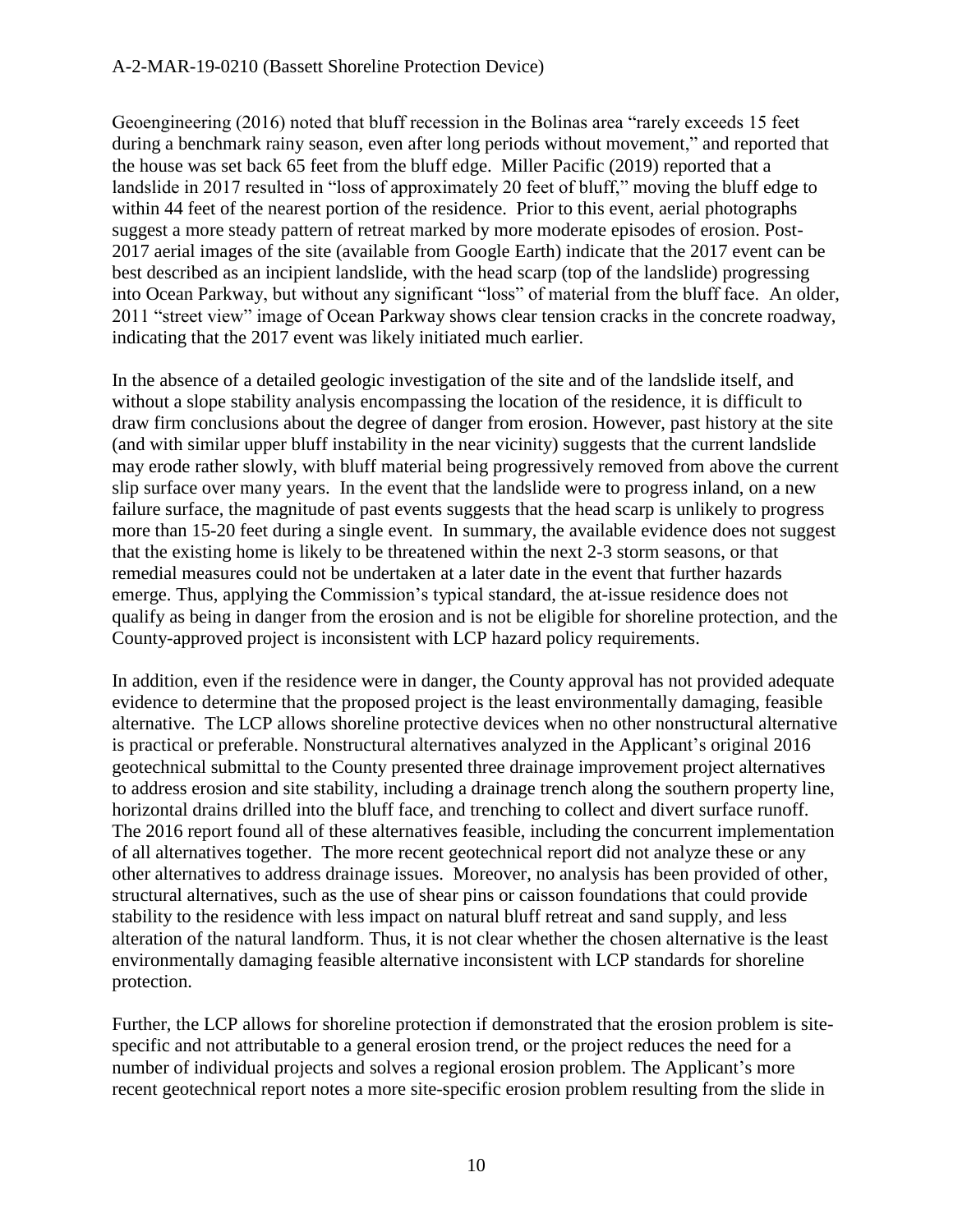2017. However, the report also notes the likelihood of adjacent areas retreating over time. Thus, it appears that there is a general erosion trend and there is nothing to suggest that the project would address the regional problem, inconsistent with LCP shoreline protection requirements.

Finally, the LCP requires that shoreline protection projects be designed to eliminate or mitigate adverse impacts on local shoreline sand supply; and that such devices result in no reduction in public access, use or enjoyment of shoreline environments, and will preserve or provide access to related public recreational facilities. In approving shoreline armoring, the Commission has recognized the importance of calculating impacts to coastal resources resulting from such projects including: the loss of material that would have otherwise been supplied to the beach if the bluff were to naturally erode; related impacts to public access; and the degradation to public views of the shoreline as compared to a natural bluff face. The County's approval did not analyze any impacts to public access or sand supply, nor did the approval incorporate any required measures or conditions to mitigate the impacts thereto, including to visual resource impacts from the shoreline protection device as further erosion and slides occur, inconsistent with LCP resource protection policies.

Thus, the County's approval did not adequately determine that the structure proposed for protection is in danger from erosion, failed to find that the approved project is the least environmentally damaging, feasible alternative, and did not identify and mitigate all resultant coastal resource impacts caused by the approved armoring system, inconsistent with Marin LCP hazard and resource protection policies. Therefore, the County's approval raises a substantial issue of LCP conformance.

#### **Conclusion: Substantial Issue**

In addition to the above analysis, these five factors, considered together, support a conclusion that this project raises a substantial issue of LCP conformance. First, the degree of legal and factual support for the County's decision is limited in critical areas. While the residence does qualify as an existing structure constructed prior to Coastal Commission certification of the LCP, there is not enough evidence in the record to conclude that the residence is in danger or that the County-approved armoring is the least environmentally damaging, feasible project alternative.

Second, with respect to extent and scope, while the armoring would only front a single property, it has the potential to affect erosion dynamics up and down the coast in the region. Further, the decision would have implications for how these policies are applied across the entire Bolinas Mesa, which the LCP specifically calls out as a highly erosive stretch of coast that contains a significant amount of blufftop development.

Third, it appears that the project will adversely impact coastal resources. LCP policies on sand supply and visual resources require that shoreline protection projects are designed to eliminate or mitigate impacts to, or alterations in, sediment supply and transport that would potentially result in environmental, visual, and/or public access resource impacts. In addition, the proposed project would potentially destabilize the natural bluff, eventually alter its ability to supply sediment to the beach below, and visually degrade the natural bluff formation resulting in adverse impacts to the important coastal resources currently present.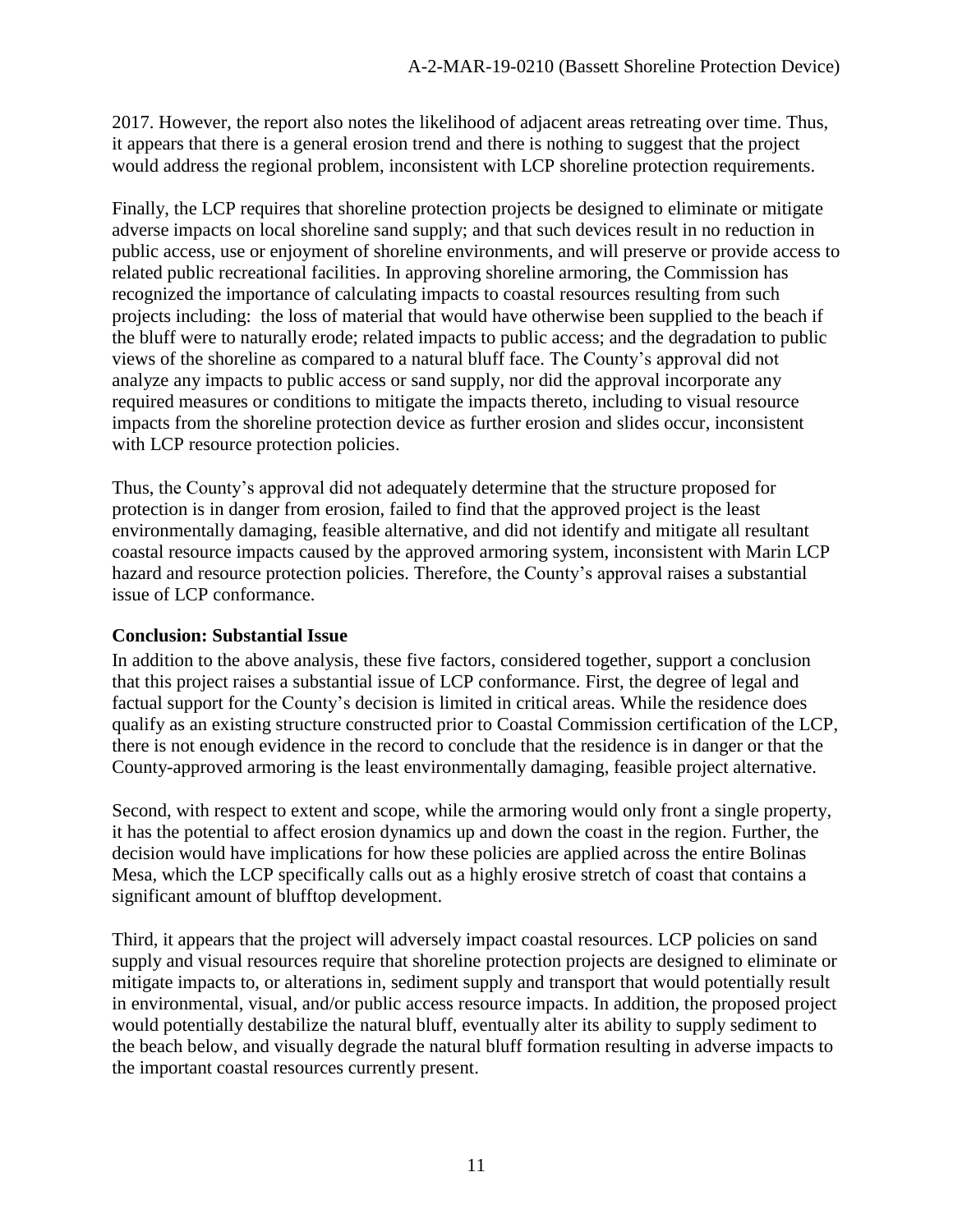Fourth, the locally approved project presents an adverse precedent for future interpretations of the County's LCP. The County's approval of this project sets a precedent that directly conflicts with the LCP, both in allowing shoreline protective devices for structures that are not in danger from erosion, not requiring that shoreline protection projects be limited to the least environmentally damaging design feasible, and not requiring shoreline protection projects eliminate or mitigate for adverse impacts to coastal resources. Should this County-approved project go forward, it could be a dangerous precedent that could be relied upon to address the general erosion trend along the Bolinas Mesa bluff, and create a serious threat to all the public access, recreational, sand supply dynamic, and visual resources present in the Bolinas area.

Finally, the project raises issues of regional or statewide significance as it leads to significant coastal resource impact issues. As described in the third prong above, allowing protective devices for any development, and not narrowing the circumstances to those allowable as prescribed by the LCP, contributes to impacts to public resources, most notably to public access and natural shoreline processes. As the Coastal Commission and local governments up and down the coast prepare responses and strategies to minimize the impacts of sea level rise, it will be increasingly necessary to assure adverse impacts to public resources such as sandy beaches are avoided and eliminated where possible by only allowing shoreline protection devices in very narrow circumstances, similar to those described in the Coastal Act and the certified Marin LCP. In addition, it is imperative that all allowed shoreline protection projects analyze the impact they have on sand supply, and thus on public access and recreation opportunities, and to ensure that such impacts are properly mitigated. In this case, the County approved a shoreline protection device that is not consistent with the prescriptions laid out in the LCP for such devices. In addition, neither the Applicant nor the County, in its project approval, identified any adequate mitigation measures to offset the project's impact to shoreline processes. It is local approvals such as these that raise issues of statewide significance given the potential to adversely impact public resources.

For the reasons stated above, the Commission finds that Appeal Number A-2-MAR-19-0210 presents a substantial issue with respect to the grounds on which the appeal has been filed under Section 30603 of the Coastal Act.

#### **Information Needed for De Novo Review**

Prior to bringing this matter back to the Coastal Commission for de novo CDP review, the Applicant will need to provide the information necessary to evaluate the project for consistency with the LCP and the public access and recreation policies of the Coastal Act. Absent further information regarding the degree of danger to the existing residence and a more fully developed alternatives analysis, the Commission will not be in a position to evaluate the proposed project against these requirements, and does not intend to schedule a hearing until the County and/or the Applicant has developed and provided further information to bridge the analytic gaps that are currently present and associated with the proposed project. Such information includes the following: (1) a detailed geologic report characterizing the project site, including mapping of the existing landslide feature and a slope stability analysis evaluating the factor of safety at the proposed residence; and (2) a detailed alternatives analysis evaluating the effectiveness, feasibility and potential coastal resource impacts of (a) non-structural stabilization approaches, including site drainage improvements; (b) other